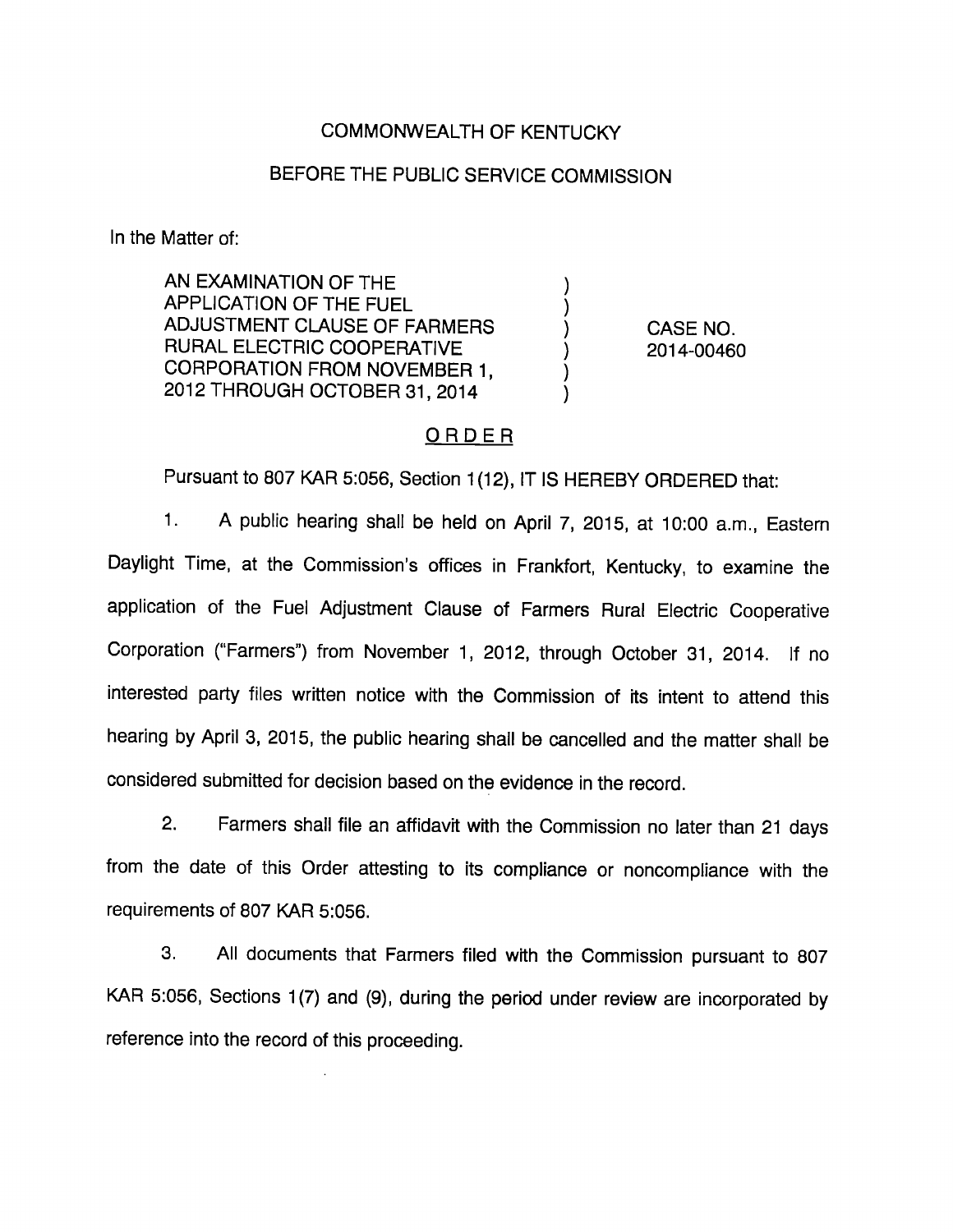4. Farmers shall publish the following notice not less than seven days or more than 21 days prior to the public hearing in a newspaper of general circulation in its service areas or in a trade publication or newsletter going to ail customers. Farmers shall also file an Affidavit of Publication of Hearing Notice with the Commission no later than April 3, 2015.

> A public hearing will be held on Tuesday, April 7, 2015, at 10:00 a.m.. Eastern Daylight Time, at the offices of the Kentucky Public Service Commission, 211 Sower Boulevard, Frankfort, Kentucky, to examine the application of the Fuel Adjustment Clause of Farmers Rural Electric Cooperative Corporation for the period November 1, 2012, through October 31, 2014. individuals interested in attending this hearing shall notify the Kentucky Public Service Commission in writing of their intent to attend no later than April 3, 2015. If no notices of intent to attend are received by that date, this hearing will be cancelled and the matter shall be considered submitted for decision based on the evidence in the record. Written notice of intent to attend this hearing should be sent to: Executive Director, Kentucky Public Service Commission, P.O. Box 615, Frankfort, Kentucky 40802.

5. The official record of the proceeding shall be by video only.

6. a. Farmers shall file with the Commission, no later than 30 days from the date of this Order, its responses to ail information requested in the Appendix to this Order. Responses to requests for information shall be appropriately bound, tabbed and indexed and shall include the name of the witness responsible for responding to the questions related to the information provided, with copies to all parties of record and the original and six copies to the Commission. When numerous sheets are required for an item, each sheet should be appropriately indexed, e.g., item 1(a). Sheet 2 of 6.

b. Each response shall be answered under oath or, for representatives of a public or private corporation or a partnership or association or a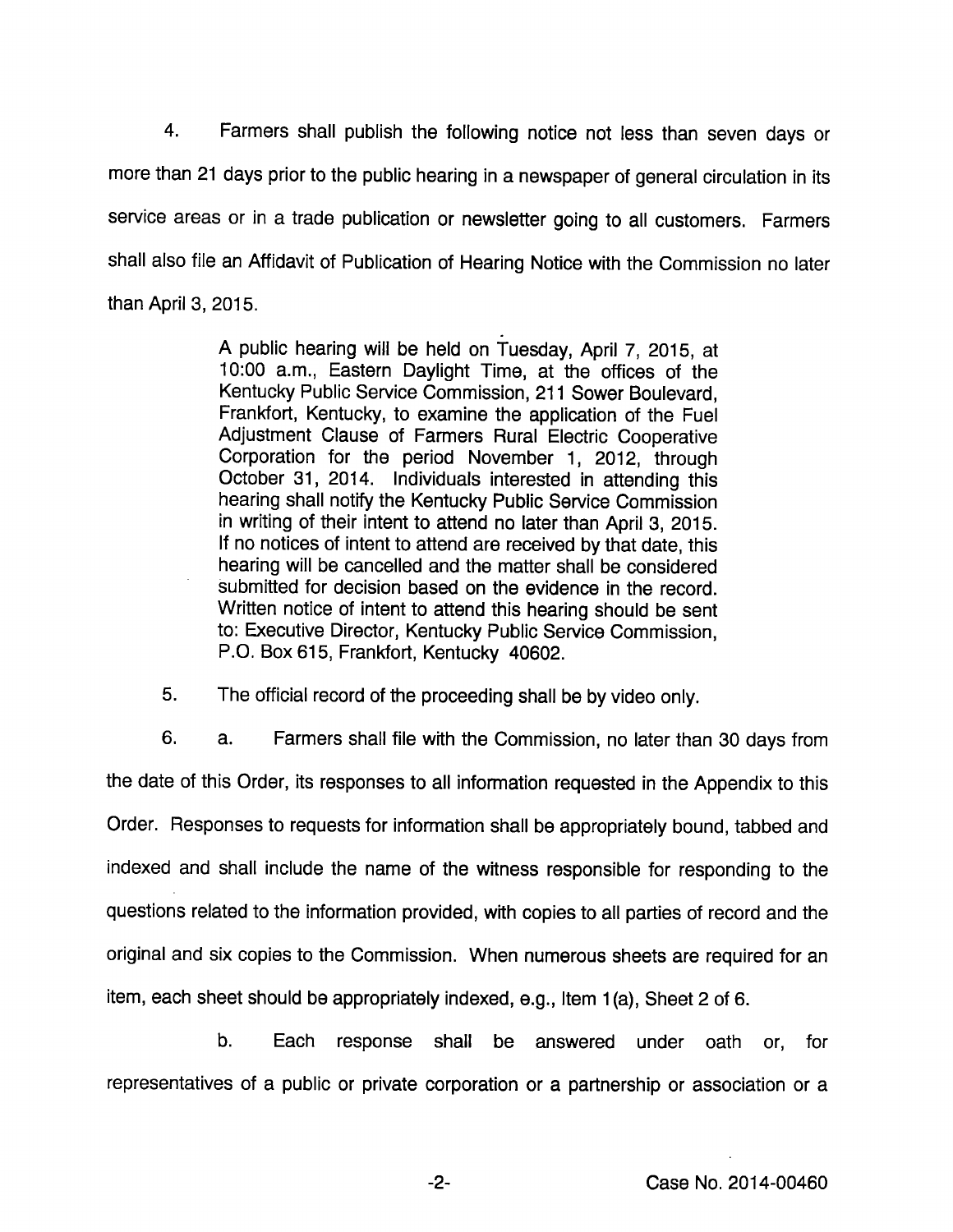governmental agency, be accompanied by a signed certification of the preparer or person supervising the preparation of the response on behalf of the entity that the response is true and accurate to the best of that person's knowledge, information, and belief formed after a reasonable inquiry.

c. A party shall make timely amendment to any prior response if it obtains information which indicates that the response was incorrect when made or, though correct when made, is now incorrect in anymaterial respect.

d. For any request to which a party fails or refuses to furnish all or part of the requested information, that party shall provide a written explanation of the specific grounds for its failure to completely and precisely respond.

e. Careful attention should be given to copied material to ensure that it is legible.

f. A party filing a document containing personal information shall, in accordance with 807 KAR 5:001, Section 4(10), encrypt or redact the document so that personal information cannot be read.



ATTEST:

asson D. Bunwell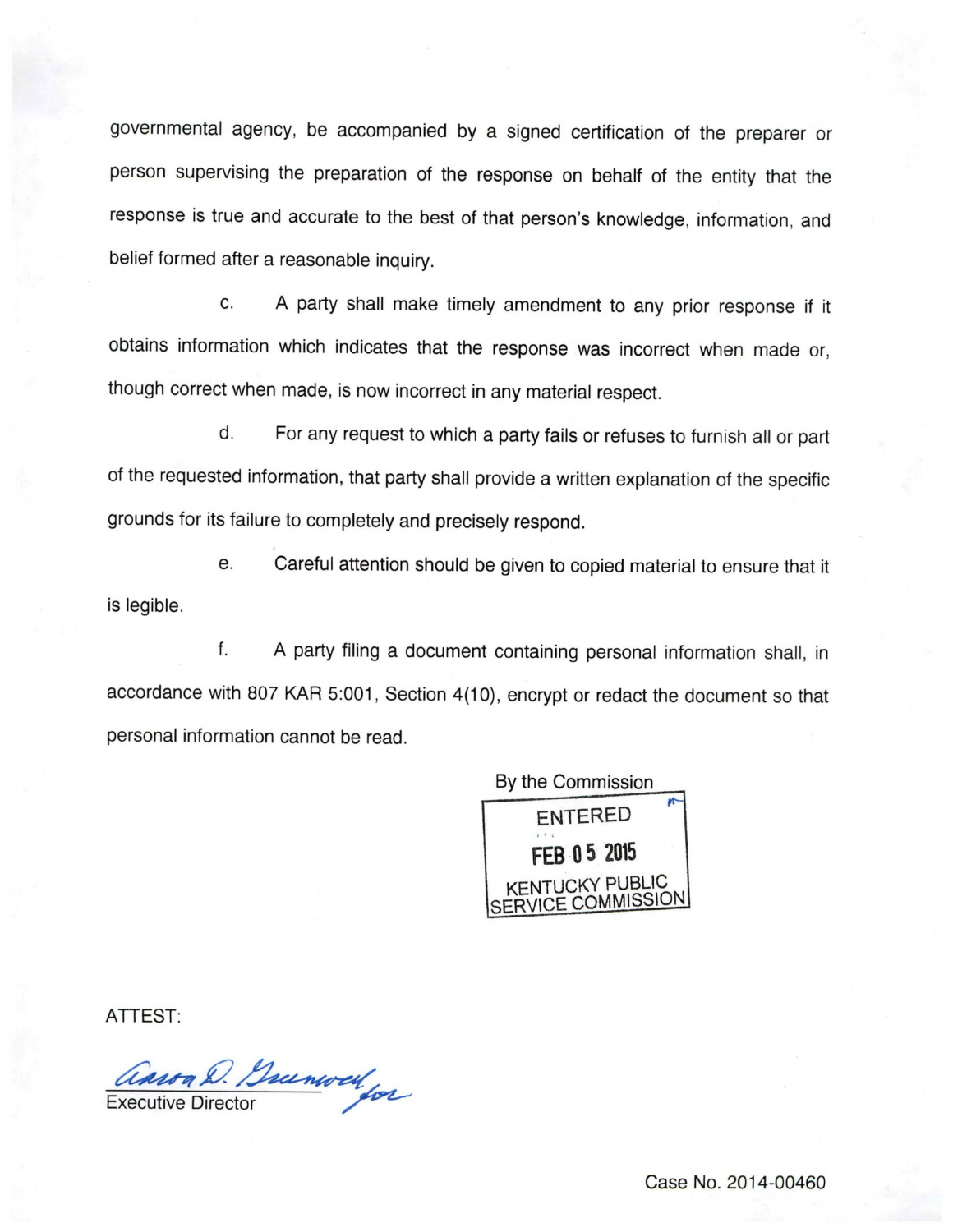#### APPENDIX

# APPENDIX TO AN ORDER OF THE KENTUCKY PUBLIC SERVICE COMMISSION IN CASE NO. 2014-00460 DATED FEB 0 5 2015

1. a. Provide a schedule of the calculation of the 12-month average line loss, by month, for November 2012 through October 2014.

b. Describe the measures that Farmers has taken to reduce line loss during this period.

2. Provide Farmers' monthly revenue reports (monthly billing summaries) showing the total revenue collected, including adjustments under the Fuel Adjustment Clause, as reported in Farmers' monthly filings required by the Commission from November 1, 2012, through October 31, 2014.

3. Provide a schedule showing the calculation of the increase or decrease in Farmers' base fuel costs per kWh as proposed by its wholesale electric supplier adjusted for Farmers' 12-month average line loss for November 2012 through October 2014.

4. Provide a schedule of the present and proposed rates that Farmers seeks to change, pursuant to 807 KAR 5:056, as calculated in Item 3 above, shown in comparative form.

5. Provide a statement showing, by cross-outs and italicized inserts, all proposed changes in rates. A copy of the current tariff may be used.